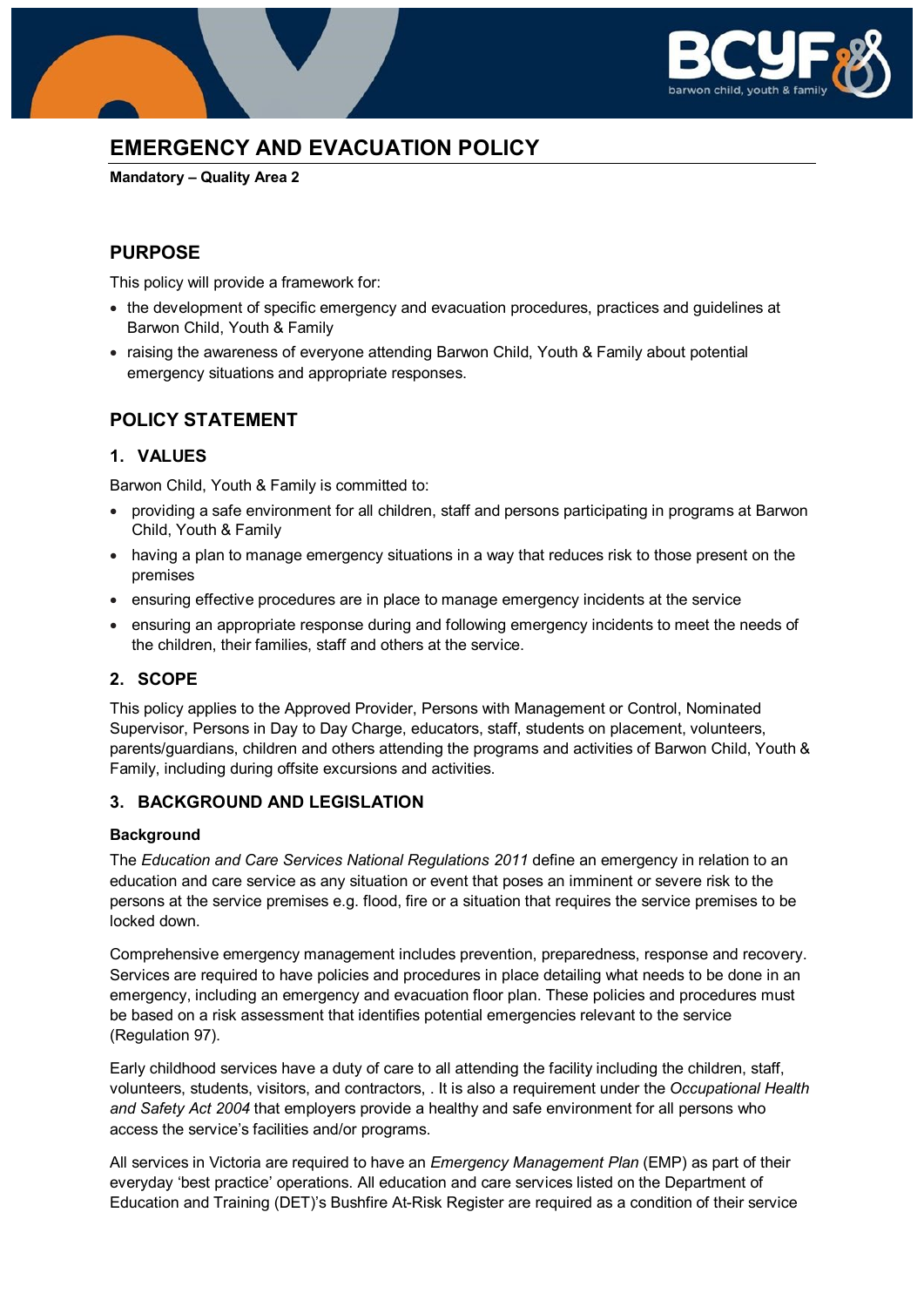approval to submit their EMP to their regional office annually. DET provides *Emergency Management Plan Guidelines* and an *Emergency Management Plan* template to assist services develop and review their EMP (refer to *Sources* below for the link). All services must complete the required sections of the plan and lodge it with the relevant DET regional office. A copy should also be attached to this policy.

#### **Legislation and standards**

Relevant legislation and standards include but are not limited to:

- *Education and Care Services National Law Act 2010*
- *Education and Care Services National Regulations 2011* including Regulations 97, 98, 168(2)(e)
- *National Quality Standard*, including Quality Area 2: Children's Health and Safety
- *Occupational Health and Safety Act 2004*

### **4. DEFINITIONS**

The terms defined in this section relate specifically to this policy. For commonly used terms e.g. Approved Provider, Nominated Supervisor, Regulatory Authority etc. refer to the *General Definitions* section of this manual.

**Attendance record:** Kept by the service to record details of each child attending the service including name, time of arrival and departure, signature of person delivering and collecting the child or of the Nominated Supervisor or educator (Regulation 158).

**Country Fire Authority (CFA):** CFA respond to a variety of fire and emergency incidents. They are also involved in a range of other activities including:

- fire safety building inspections
- delivering community awareness, education and safety programs
- post-incident analysis and fire investigation
- fire prevention planning and land use planning at a municipal level.

**Duty of care:** A common law concept that refers to the responsibilities of a service to provide an adequate level of protection against harm and all reasonable foreseeable risks.

**Emergency:** Includes any situation or event that poses an imminent or severe risk to the persons at the education and care service premises e.g. flood, fire or a situation that requires the service premises to be locked down (National Regulations, page 21).

**Emergency Management Plan (EMP):** A written set of instructions for the service to prepare for and respond to emergencies. A guide to preparing an emergency plan and an *Emergency Management Plan* template are available on the DET website (refer to *Sources* below).

**Hazard:** A source or situation with a potential for harm in terms of human injury or ill health, damage to property, damage to the environment or a combination of these.

**Incident, Injury, Trauma and Illness Record:** Contains details of any incident, injury, trauma or illness that occurs while the child is being educated and cared for by the service. Any incident, injury, trauma or illness must be recorded as soon as is practicable but not later than 24 hours after the occurrence.

These details must be kept for the period of time specified in Regulation 183. A sample *Incident, Injury, Trauma and Illness Record* is available from the ACECQA: [www.acecqa.gov.au](http://www.acecqa.gov.au/) (Search 'Sample forms and templates')

**Planned closure:** services identified as being at high fire risk and on the DET's Bushfire at-Risk Register will close on days determined to have a fire danger rating of Code Red by the Emergency Management Commissioner. Where possible, four to seven days notice of a planned closure will be provided. Services not on the Department's Bushfire at-Risk Register will remain open, unless directly threatened by fire or another emergency.

*EYM Emergency and Evacuation Policy Custodian: Manager Early Years Review Date: May 2020 Version No: 2 This document is uncontrolled when printed. Refer to BCYF intranet for current version.* © 2017 Early Learning Association Australia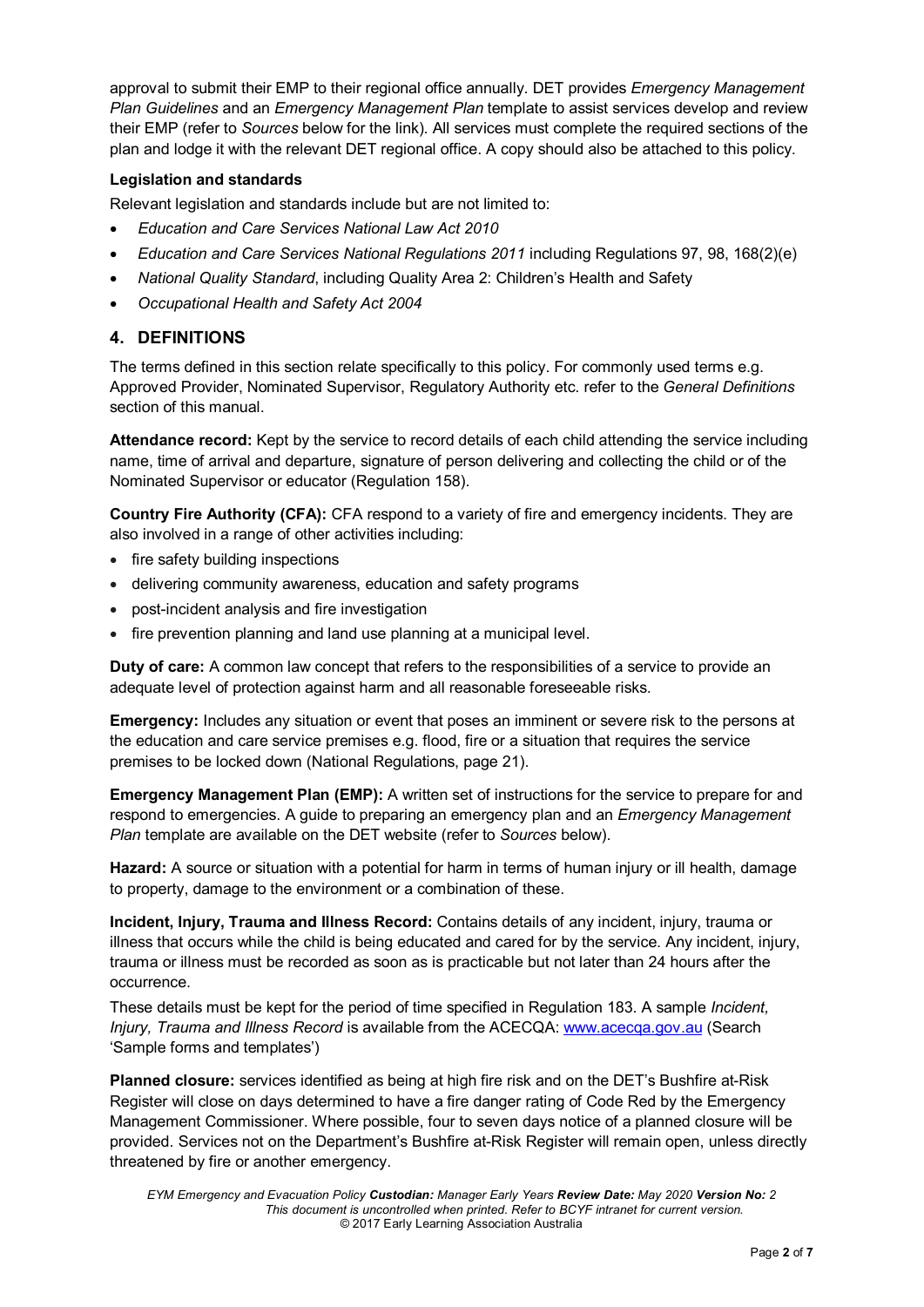**Metropolitan Fire Brigade (MFB):** provide a fire and rescue service and are the first to respond to specific medical emergencies. The MFB aims to reduce the incidence and impact of fire and other emergencies on the community. This is achieved through the delivery of educational strategies that assist the community to become more self-reliant, including:

- fire safety building inspections, and checking fire-fighting equipment
- delivering community awareness, education and safety programs.

**Notifiable incident:** An incident involving workplace health and safety that is required by law to be reported to WorkSafe Victoria. Notification is required for incidents that result in death or serious injury/illness, or dangerous occurrences. For a complete list of incidents that must be reported to WorkSafe Victoria, refer to the *Guide to Incident Notification* on the WorkSafe Victoria website: [www.worksafe.vic.gov.au](http://www.worksafe.vic.gov.au/)

**Risk management:** A structured approach to managing uncertainty related to a threat; a sequence of activities including the identification, assessment and prioritisation of risks followed by co-ordinated and economical application of resources to minimise, monitor and control the probability and/or impact of those risks.

**Serious incident:** A serious incident (regulation 12) is defined as any of the following:

- the death of a child while being educated and cared for at the service or following an incident at the service
- any incident involving serious injury or trauma while the child is being educated and cared for, which
	- a reasonable person would consider required urgent medical attention from a registered medical practitioner; or
	- the child attended or ought reasonably to have attended a hospital e.g. a broken limb\*
- any incident involving serious illness of a child while that child is being educated and cared for by a service for which the child attended, or ought reasonably to have attended, a hospital e.g. severe asthma attack, seizure or anaphylaxis\*
- \*NOTE: In some cases (for example rural and remote locations) a General Practitioner conducts consultation from the hospital site. Only treatment related to serious injury or illness or trauma are required to be notified, not other health matters
- any emergency for which emergency services attended. NOTE: This means an incident, situation or event where there is an imminent or severe risk to the health, safety or wellbeing of a person/s at an education and care service. It does not mean an incident where emergency services attended as a precaution
- a child appears to be missing or cannot be accounted for at the service
- a child appears to have been taken or removed from the service in a manner that contravenes the National Regulations
- a child was mistakenly locked in or out of the service premises or any part of the premises.

Examples of serious incidents include amputation (e.g. removal of fingers), anaphylactic reaction requiring hospitalisation, asthma requiring hospitalisation, broken bone/fractures, bronchiolitis, burns, diarrhoea requiring hospitalisation, epileptic seizures, head injuries, measles, meningococcal infection, sexual assault, witnessing violence or a frightening event.

**State of emergency:** A situation in which the government is granted special powers, by constitutional or legal provision, to deal with a perceived threat to law and order, or public safety.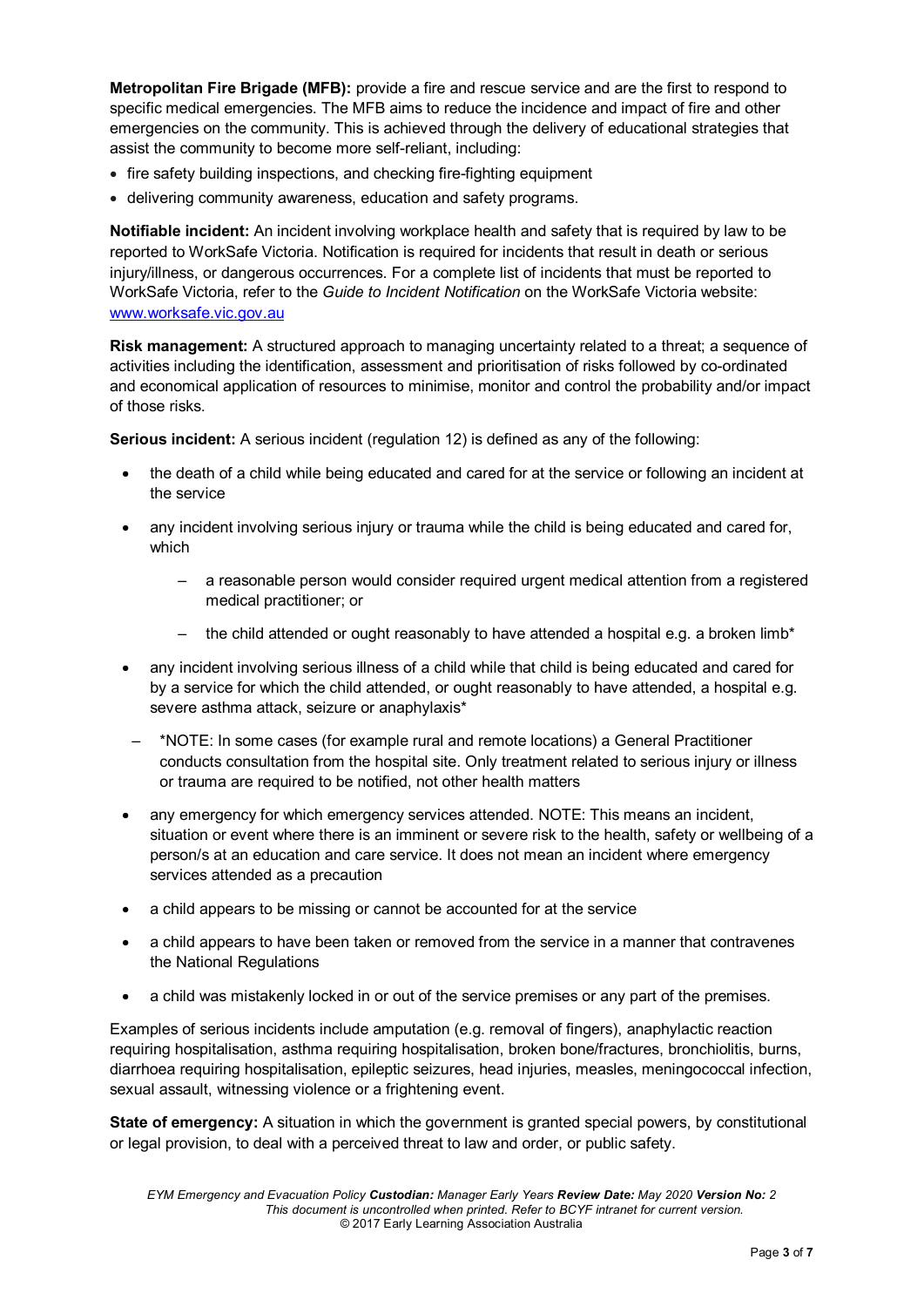**WorkSafe Victoria:** The manager of Victoria's workplace safety system. WorkSafe Victoria:

- strives to prevent workplace injuries, illness and fatalities
- provides benefits to injured workers and helps them to return to work
- enforces Victoria's occupational health and safety laws
- provides reasonably priced workplace injury insurance for employers
- provides an emergency response service 24 hours per day.

### **5. SOURCES AND RELATED POLICIES**

#### **Sources**

- Australian Standards: Planning for emergencies in facilities (AS 3745–2010) available from [www.infostore.saiglobal.com](https://infostore.saiglobal.com/)
- Department of Education and Training, *Guide to Preparing an Emergency Plan* and *Emergency Management Plan*: [www.education.vic.gov.au](http://www.education.vic.gov.au/Pages/default.aspx) (*Search* emergency management planning early childhood services)
- Department of Education and Training, *Emergency Management Plan*: [www.education.vic.gov.au](http://www.education.vic.gov.au/Pages/default.aspx) (*Search* emergency management planning early childhood services)
- Metropolitan Fire Brigade: [www.mfb.vic.gov.au](http://www.mfb.vic.gov.au/)
- Country Fire Authority: [www.cfa.vic.gov.au](http://www.cfa.vic.gov.au/)
- State Emergency Service: [www.ses.vic.gov.au](http://www.ses.vic.gov.au/)
- WorkSafe Victoria: [www.worksafe.vic.gov.au](http://www.worksafe.vic.gov.au/)

### **Service policies**

- *Administration of First Aid Policy*
- *Administration of Medication Policy*
- *Delivery and Collection of Children Policy*
- *Incident, Injury, Trauma and Illness Policy*
- *Occupational Health and Safety Policy*
- *Staffing Policy*
- *Supervision of Children Policy*

# **PROCEDURES**

#### **The Approved Provider and Persons with Management or Control are responsible for:**

- completing the DET *Emergency Management Plan* (refer to *Sources*), lodging this with the relevant DET regional office and attaching a copy to this policy
- conducting a risk assessment to identify potential emergencies that the service may encounter (Regulation 97(2)) (refer to attached *Emergency Management Plan*)
- developing instructions for what must be done in the event of an emergency (Regulation  $97(1)(a)$ ) (refer to attached *Emergency Management Plan*)
- appointing an Incident Management Team (IMT) to oversee safety at the service in the event of an emergency (refer to attached *Emergency Management Plan*)
- developing an emergency and evacuation floor plan (Regulation 97(1)(b)) (refer to attached *Emergency Management Plan*)
- ensuring that a copy of the emergency and evacuation floor plan and instructions are displayed in a prominent position near each exit at the service premises (Regulation 97(4))
- ensuring that the emergency and evacuation procedures are rehearsed at least once every 3 months by all at the service (Regulation 97(3)(a))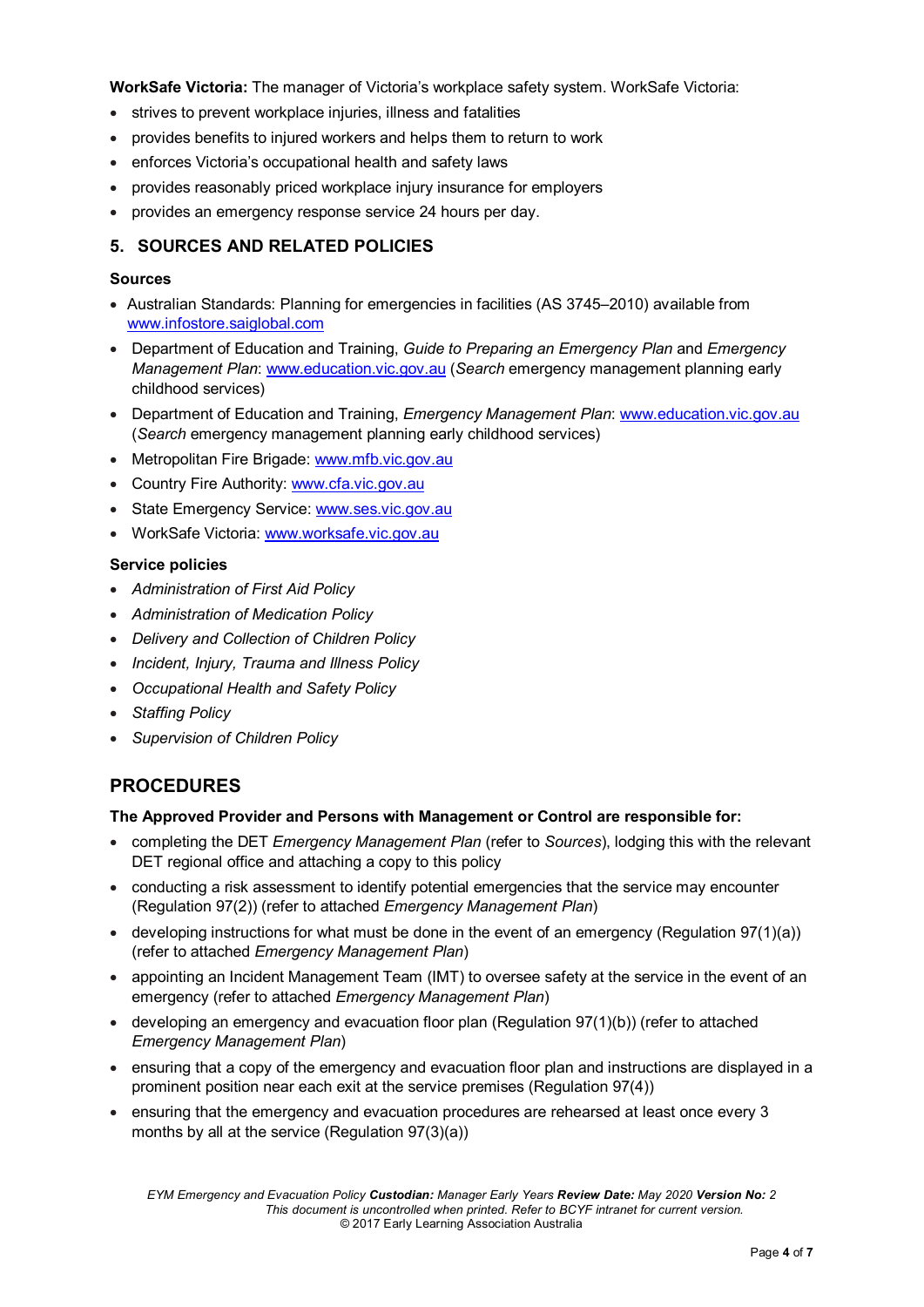- ensuring that the rehearsals of the emergency and evacuation procedures are documented (Regulation 97(3)(b)) (refer to attached *Emergency Management Plan*)
- ensuring that those working at, or attending the service, have access to a phone for immediate communication with parents/guardians and emergency services (Regulation 98), and that phone numbers of emergency services are displayed
- identifying potential onsite hazards and taking action to manage and minimise risk (refer to attached *Emergency Management Plan*)
- ensuring all infrastructure and service equipment are regularly checked for condition and maintenance, including emergency exit lighting
- ensuring the location of first aid kits, fire extinguishers and other emergency equipment are clearly signposted
- ensuring all emergency equipment is maintained on a regular basis in accordance with requirements specified by regulations, such as the Australian Standards Building Code e.g. fire extinguishers, smoke detectors, evacuation kits, sprinkler systems and alarm or duress systems
- providing a fully-equipped portable first aid kit (refer to *Administration of First Aid Policy*)
- keeping lock-down areas is a state of readiness so they are safe for children, staff and visitors to be used
- developing a regular training schedule for staff to ensure that they are able to deal with emergency situations e.g. first aid, emergency management and OHS training
- regularly reviewing, evaluating and updating emergency management plans, manuals and procedures (at least annually or following an emergency incident)
- developing procedures to debrief staff following emergency incidents
- conducting checks of documentation and practices to ensure all requirements of this policy are being complied with
- notifying DET in writing within 24 hours of a serious incident (refer to *Definitions*)
- completing the *Incident, Injury, Trauma and Illness Record* (refer to *Definitions*) where required
- notifying DET within 7 days of an incident that required the service to be closed, or a circumstance that posed a significant risk to the health, safety or wellbeing of a child attending the service (National Law: Section 174(2)(c); Regulations: 175(2)(b)&(c), 176)
- reporting notifiable incidents (refer to *Definitions*) in the workplace to WorkSafe Victoria
- engaging with the Metropolitan Fire Brigade and/or Country Fire Authority regarding fire safety awareness and training for the service, including demonstrations of fire equipment, basic fire safety, smoke alarm, fire blankets and escape plans
- identifying staff and children requiring additional assistance in the event of an emergency (refer to attached *Emergency Management Plan*)
- ensuring that emergency contact details are provided on each child's enrolment form and that these are kept up to date
- ensuring that an attendance record (refer to *Definitions*) is maintained to account for all children attending the service (Regulation 158)
- keeping a written record of all visitors to the service, including time of arrival and departure
- ensuring all staff, parents/guardians, children, volunteers and students on placement understand the procedures to follow in the event of an emergency
- ensuring there are induction procedures in place to inform new staff, including casual or relief staff, of the emergency and evacuation policy and procedures
- ensuring all staff, parents/guardians, children, volunteers, students on placement and others attending the service are accounted for in the event of an evacuation
- developing procedures to deal with loss of critical functions, such as power/water shut off.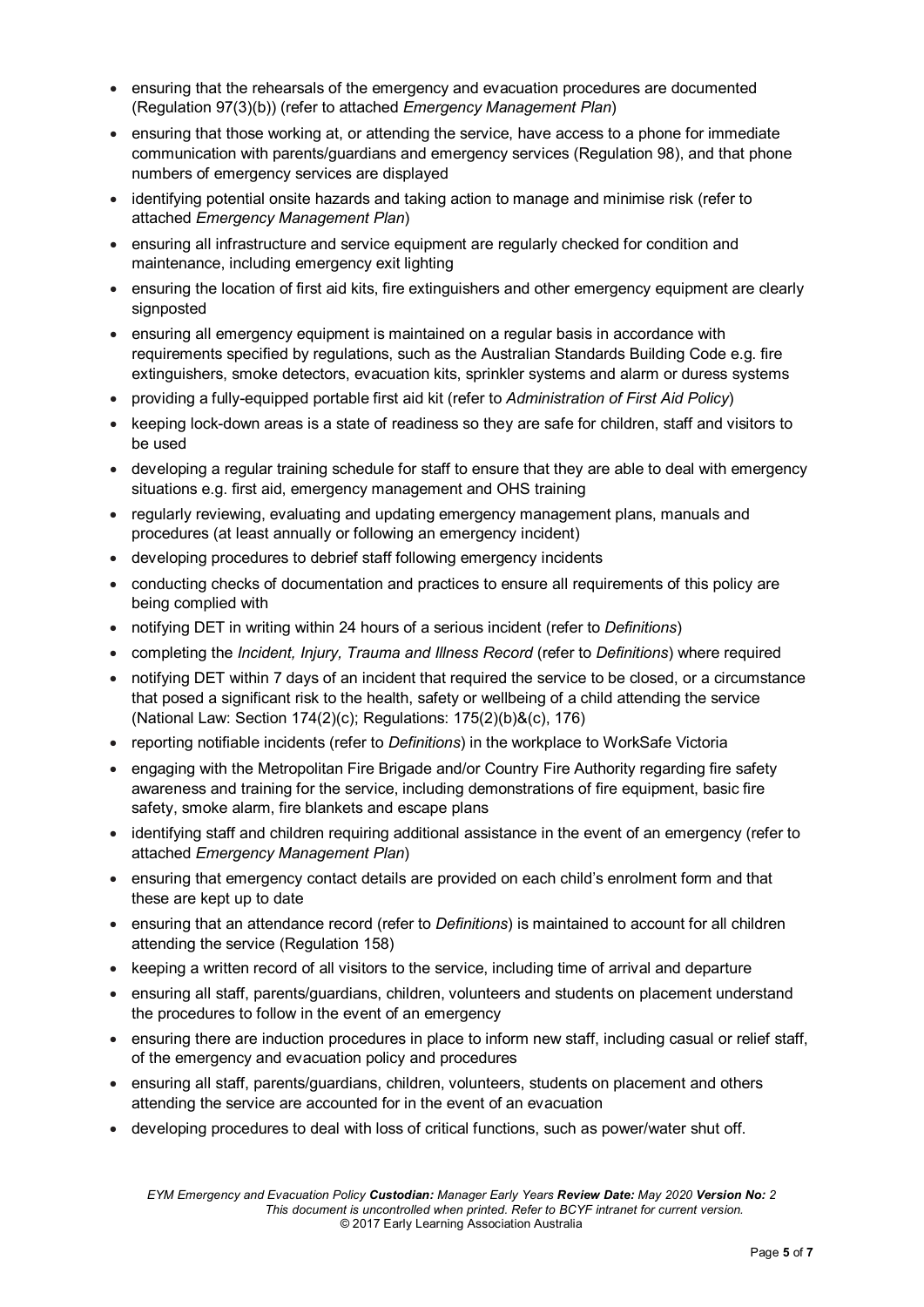### **The Nominated Supervisor and Persons in Day to Day Charge are responsible for:**

- ensuring that the emergency and evacuation floor plan is displayed in prominent positions and that all parents/guardians, volunteers, contractors, staff and relief staff are briefed and aware of the procedures
- ensuring that children are adequately supervised at all times and protected from hazards and harm (refer to *Supervision of Children Policy*)
- ensuring that the *Emergency Management Plan* (attached) is followed in the event of an emergency
- testing alarms and communication systems regularly, such as on a monthly basis
- keeping lock-down areas is a state of readiness so they are safe for children, staff and visitors to be used
- informing the Approved Provider of any serious or notifiable incidents (refer to *Definitions*) that must be reported to DET or WorkSafe Victoria.

### **All other educators are responsible for:**

- implementing the procedures and responsibilities in this policy and the service's *Emergency Management Plan* (attached)
- supervising the children in their care and protecting them from hazards and harm (refer to *Supervision of Children Policy*)
- providing support to children before, during and after emergencies
- checking that the attendance record (refer to *Definitions*) is completed at the beginning and end of each session
- keeping lock-down areas is a state of readiness so they are safe for children, staff and visitors to be used
- checking that the emergency evacuation procedure is displayed in prominent positions and that all persons at the service are made aware of these (refer to attached *Emergency Management Plan*)
- rehearsing emergency evacuation procedures with the children at least once every 3 months (or more often, as required) and ensuring that these are documented (refer to attached *Emergency Management Plan*)
- providing feedback regarding the effectiveness of emergency and evacuation procedures to inform policy, procedures and manuals etc.
- completing the *Incident, Injury, Trauma and Illness Record*, as required
- informing the Nominated Supervisor or Persons in Day-to-Day Charge or, in their absence, the Approved Provider or Person with Management and Control, about any serious incidents or notifiable incidents (refer to *Definitions*) at the service
- attending first aid, emergency management and OHS training, as required
- communicating with parents about emergency procedures
- raising children's awareness about potential emergency situations and appropriate responses.

#### **Parents/guardians are responsible for:**

- familiarising themselves with the service's emergency and evacuation policy and procedures and the service's *Emergency Management Plan* (attached)
- ensuring they complete the attendance record (refer to *Definitions*) on delivery and collection of their children (refer to *Delivery and Collection of Children Policy*)
- providing emergency contact details on their child's enrolment form and ensuring that this is kept up to date
- reinforcing the service's emergency and evacuation procedures with their child
- following the directions of staff in the event of an emergency or when rehearsing emergency procedures.